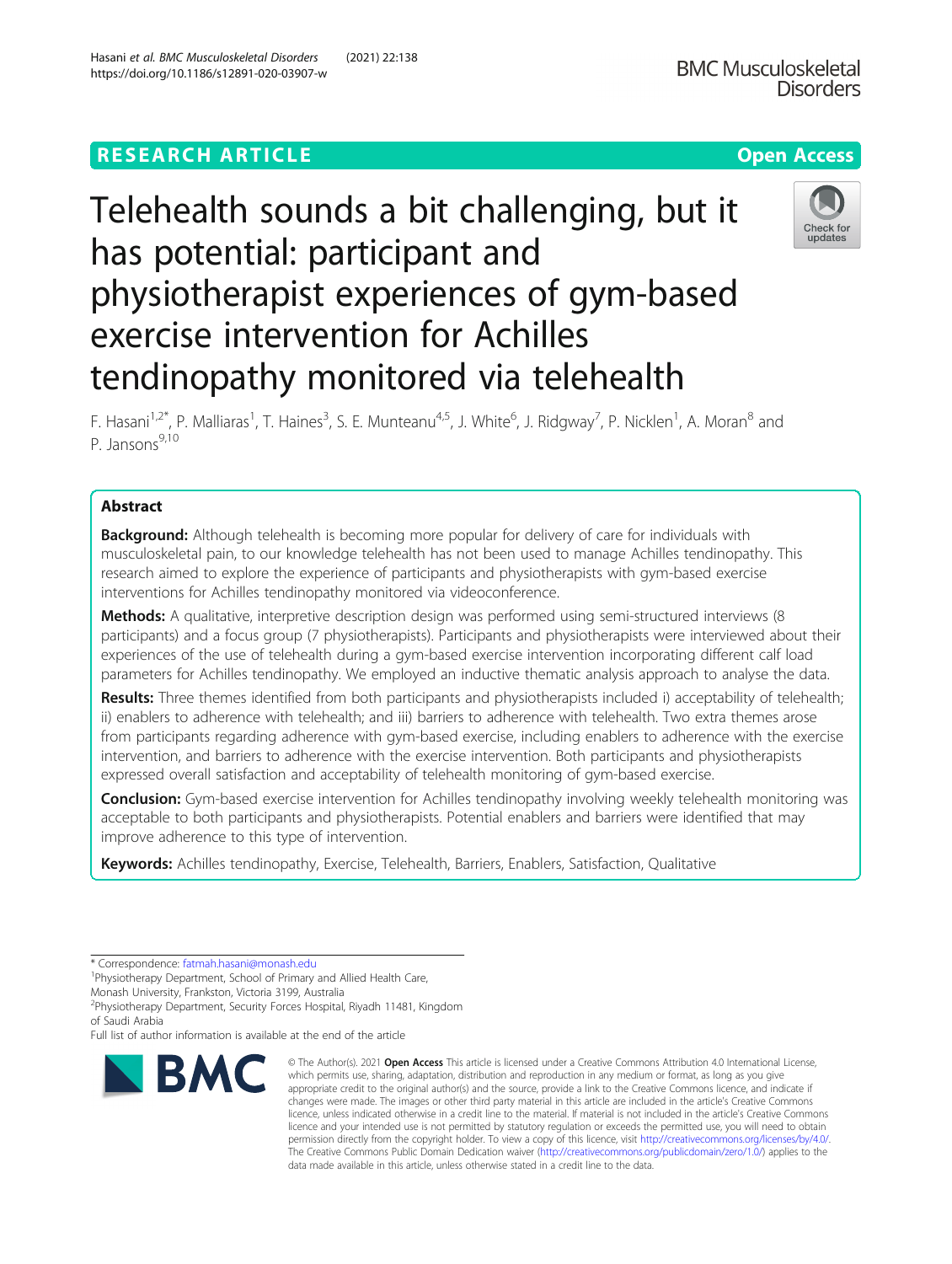# Background

Mid-portion Achilles tendinopathy is a highly prevalent musculoskeletal condition, affecting both athletes and the general population  $[1, 2]$  $[1, 2]$  $[1, 2]$  $[1, 2]$ . The condition is characterised by persistent, activity-related pain and impaired function such as walking and running [\[3\]](#page-11-0). Exercisebased interventions that aim to restore tendon loading capacity using progressive loading are recommended as a first line treatment in clinical practice guidelines for the management of Achilles tendinopathy [\[4](#page-11-0)].

Although exercise is promoted as an evidence-based treatment, there is no clear research guidance about which exercise approach is optimal  $[5, 6]$  $[5, 6]$  $[5, 6]$  $[5, 6]$ , and there is limited understanding of the exercise parameters that may confer the greatest benefit  $[6, 7]$  $[6, 7]$  $[6, 7]$  $[6, 7]$  $[6, 7]$ . Recent systematic reviews reported insufficient information to replicate the exercise intervention or determine the prescribed dose [[6,](#page-11-0) [7\]](#page-11-0). For instance, only one of the 24 exercise trials (4%) specified the magnitude of load used during calf muscle exercise. In addition, only 58% of the trials measured adherence, and it was assessed via self-report which may be prone to recall bias if participants need to recall over longer periods [[6\]](#page-11-0). In response, we undertook a feasibility trial to compare the efficacy of different loading parameters (load-intensity or time-undertension on clinical outcomes among individuals with Achilles tendinopathy [\[8\]](#page-11-0). The exercise intervention was monitored using videoconferencing and was undertaken by participants in their local gym environment. We hypothesised that exercise adherence and fidelity would be optimised using a weekly telehealth session with a physiotherapist. Although telehealth is becoming more popular for delivery of care for people with musculoskeletal pain [[9,](#page-11-0) [10](#page-11-0)], to our knowledge telehealth has not been used to manage Achilles tendinopathy.

Proposed advantages of telehealth include convenience for both participants and physiotherapists and improved equity of access to healthcare  $[11]$  $[11]$ . However, there are potential concerns about whether telehealth is acceptable to participants and physiotherapists, for example, if they perceive it can be an appropriate replacement for face-to-face care  $[12, 13]$  $[12, 13]$  $[12, 13]$  $[12, 13]$ . A lack of knowledge and experience using telehealth in clinical practice by physiotherapists has been identified as a potential challenge with successful implementation [[9\]](#page-11-0).

Qualitative techniques are used to explore research questions inductively in natural contexts. Qualitative research enables participants to provide a detailed account of their experiences and present their own perspectives and interpretation of these experiences [[14\]](#page-11-0), which cannot always be captured using quantitative methods [\[15](#page-11-0)]. This qualitative study was nested within a pilot randomised trial [\[8](#page-11-0)] and aimed to explore the experience of participants and physiotherapists with gym-based exercise interventions for Achilles tendinopathy with weekly telehealth monitoring (via videoconference). Understanding stakeholder views may help to develop acceptable and effective telehealth interventions for Achilles tendinopathy.

# Methods

# Study design

This qualitative study was nested within a four-arm, factorial randomised pilot study (Monash University ethics approval: 2018–1366-20,711) investigating the efficacy of high or low-intensity exercise, performed with either high or low time-under-tension, for the management of Achilles tendinopathy. The protocol was registered at the Australian New Zealand Clinical Trials Registry (06/ 08/2018, ACTRN 12618001315202). There were 12 participants per factorial arm. The trial protocol has previously been described [\[8](#page-11-0)]. Recruitment occurred between April and July 2019 in an Australian setting. All participants provided consent to participate in a qualitative interview. The study was reported in accordance with the consolidated criteria for reporting qualitative re-search [[16\]](#page-11-0).

# **Participants**

# Participants with Achilles tendinopathy

Potential participants were purposively sampled from the broader study  $[8]$  $[8]$ . In order to gain a wide range of perspectives, we invited participants from each of the four factorial groups who exhibited a range of selfreported primary outcome scores at final follow-up (12 weeks), and demonstrated acceptable and unacceptable adherence with the exercise intervention (acceptable adherence defined as achieving 66% or more of the number of sessions prescribed) [\[8](#page-11-0)]. To reduce recall bias, participants meeting inclusion criteria, were contacted within 3 weeks of completing the trial to make an interview time [\[8](#page-11-0)].

# Physiotherapists

Qualified and practicing physiotherapists were recruited (via social media) to deliver the trial interventions ( $n =$ 8). Physiotherapists who monitored the trial interventions were invited to participate in a focus group, forming a convenience sample  $(n = 7)$ .

# Trial interventions

Prior to the commencement of the trial, each physiotherapist participated in three 1.5 h face-toface or telehealth training sessions and was provided with multimedia materials (print and video) about the intervention. Physiotherapists were also trained in addressing potential barriers to exercise adherence such as fear-avoidance and pain catastrophising)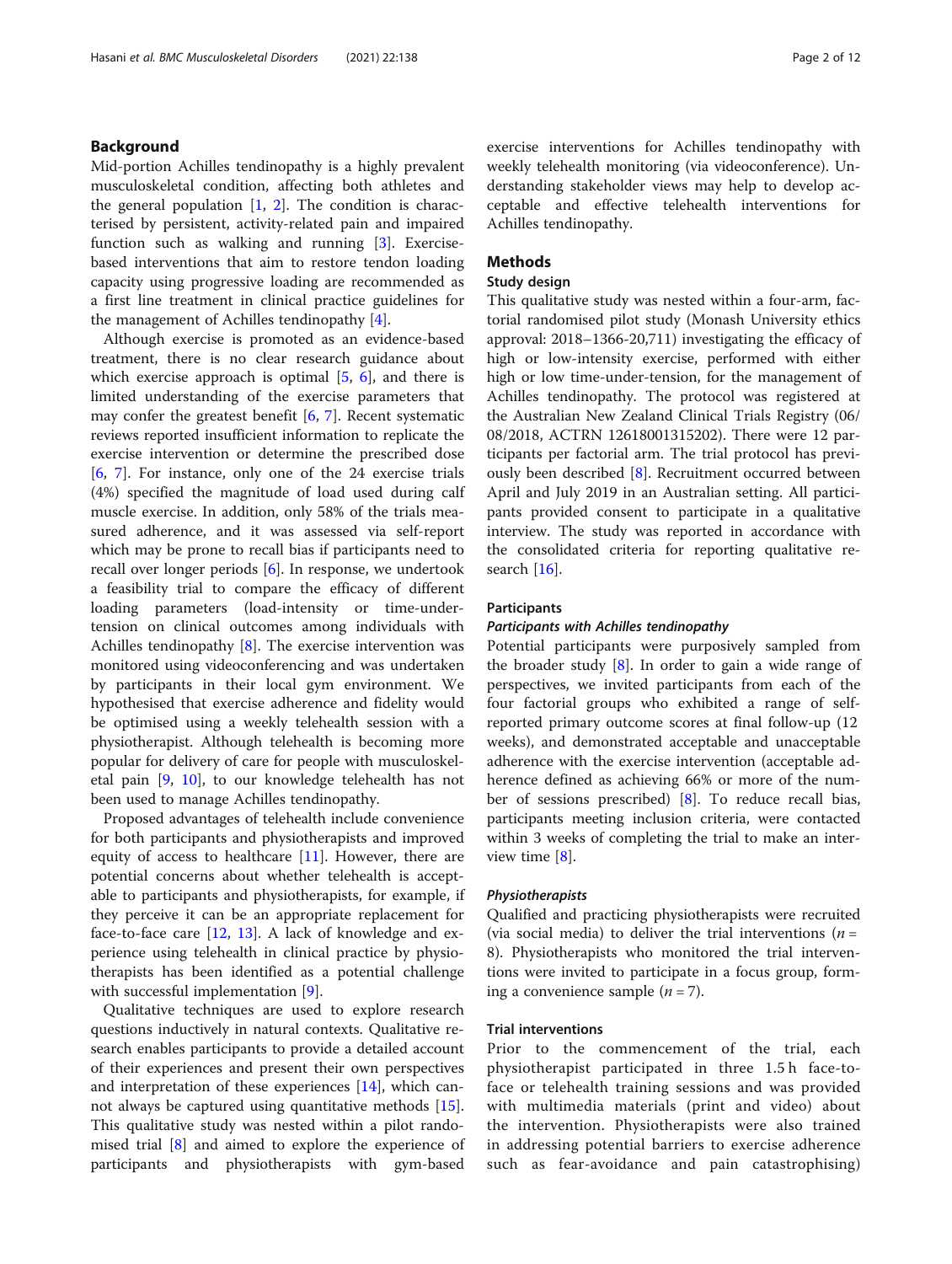using a motivational interviewing approach (i.e. understanding the participants perspective, provide appropriate education and advice to empower the participant).

The intervention was a gym-based exercise program where the participants performed 4 sets of unilateral isotonic standing and seated calf raise exercise in a Smith machine (both sides, one leg at a time) three times per week, over 12 weeks. The exercises incorporated different calf load parameters, based on group allocation, including high and low intensity with high and low time-under-tension (i.e. 6 and 18 repetitions per set prior to failure with 2 or 6 s repetitions, respectively). To facilitate adherence, physiotherapists supervised one session per week via videoconference software (Zoom®) that was downloaded to the participants' smartphone. One physiotherapist was allocated to provide care for each participant. Two physiotherapists were available as a substitute care provider when needed if a physiotherapist was unavailable. Each telehealth session was 30 to 50 min in length, and during the sessions the physiotherapist provided feedback related to exercises technique and progressed training load. At the face-to-face baseline assessment, participants were provided with an inexpensive tripod and trained in how to set-up the telehealth environment, including video settings and camera angle, which was extensively piloted by the research team prior to commencing the trial. Assessing calf raises exercise fidelity has been demonstrated to be reproducible (Hasani et al. in press).

# Data collection

# Qualitative interviews with participants

Participant interviews were conducted by telephone by one physiotherapist researcher who was unknown to the participants. The interviewer undertook training (by PM) in conducting interviews prior to data collection and carried out practice interviews. A semi-structured topic guide (Additional file [1\)](#page-10-0) was used to guide interviews. The interview explored participants experiences with the intervention and telehealth (e.g. what they felt was good and bad) and barriers and enablers to gymbased exercise adherence and adherence with telehealth monitoring. The semi-structured nature permitted flexibility for participants to explore topics that would not have otherwise surfaced [[17\]](#page-11-0). We also collected demographic data (age), history of telehealth use, adherence with the prescribed exercise intervention, disease-status of the participants (self-reported pain and function at baseline using the Victorian Institute of Sport Assessment – Achilles questionnaire (VISA-A)  $[18]$  $[18]$  and duration of symptoms), as well as the place of residence (postcode).

# Focus group among physiotherapists

A moderator and experienced qualitative researcher (JW) conducted the focus group, using telehealth software, and one facilitator (FH) took detailed notes to supplement the recording and support data analysis. A semi-structured schedule of questions guided the focus groups (Additional file [2](#page-10-0)). The moderator was not involved with the associated implementation of the study; this assisted to reduce bias and facilitated open discussion that allowed physiotherapists to express their opinions.

We collected history of telehealth use of physiotherapists, city of residence, and work-related data for the physiotherapists (work setting, type of employment, number of ankle participants per month).

# Data analysis

Interviews and focus groups were audio-recorded and transcribed verbatim. The transcripts were checked for accuracy against the original recording. Data were analysed using an inductive thematic analysis approach [[19\]](#page-11-0). This involved (i) familiarisation and identifying codes of meaning by reading the transcripts line-by-line, (ii) grouping codes into categories to assist with data retrieval using Microsoft Excel spreadsheets, and (iii) examining relationships between codes based on connections and similarities to form themes. Data were analysed within and between the intervention groups by two independent researchers (FH and PJ). Any differences in researcher-perspective were resolved by negotiation in multiple meetings. The research team (FH, PJ, PM, JW) discussed and refined the final themes in the context of the research question. To increase the credibility of our data, strategies such as peer debriefing and reflexive analysis were used [[20](#page-11-0)]. The number of participants interviewed was based on data sufficiency (judged by reviewing transcripts after each interview and discussion between the researchers). The participants did not have an opportunity to provide feedback on the findings.

Although our objective was not to quantify participants responses, we have used the terms "all" (8 participants); "nearly all" (7 participants); "several" (6–3 participants); and "a few" ( $\leq$  2 participants) to provide the readers with an indication of the frequency of agreement of each theme and sub-themes. Divergent views were reported within the themes. The nature of the focus group did not allow us to quantify the frequency of themes expressed among the physiotherapists.

# Results

Data from eight participants (two from each factorial arm) and seven of the eight physiotherapists who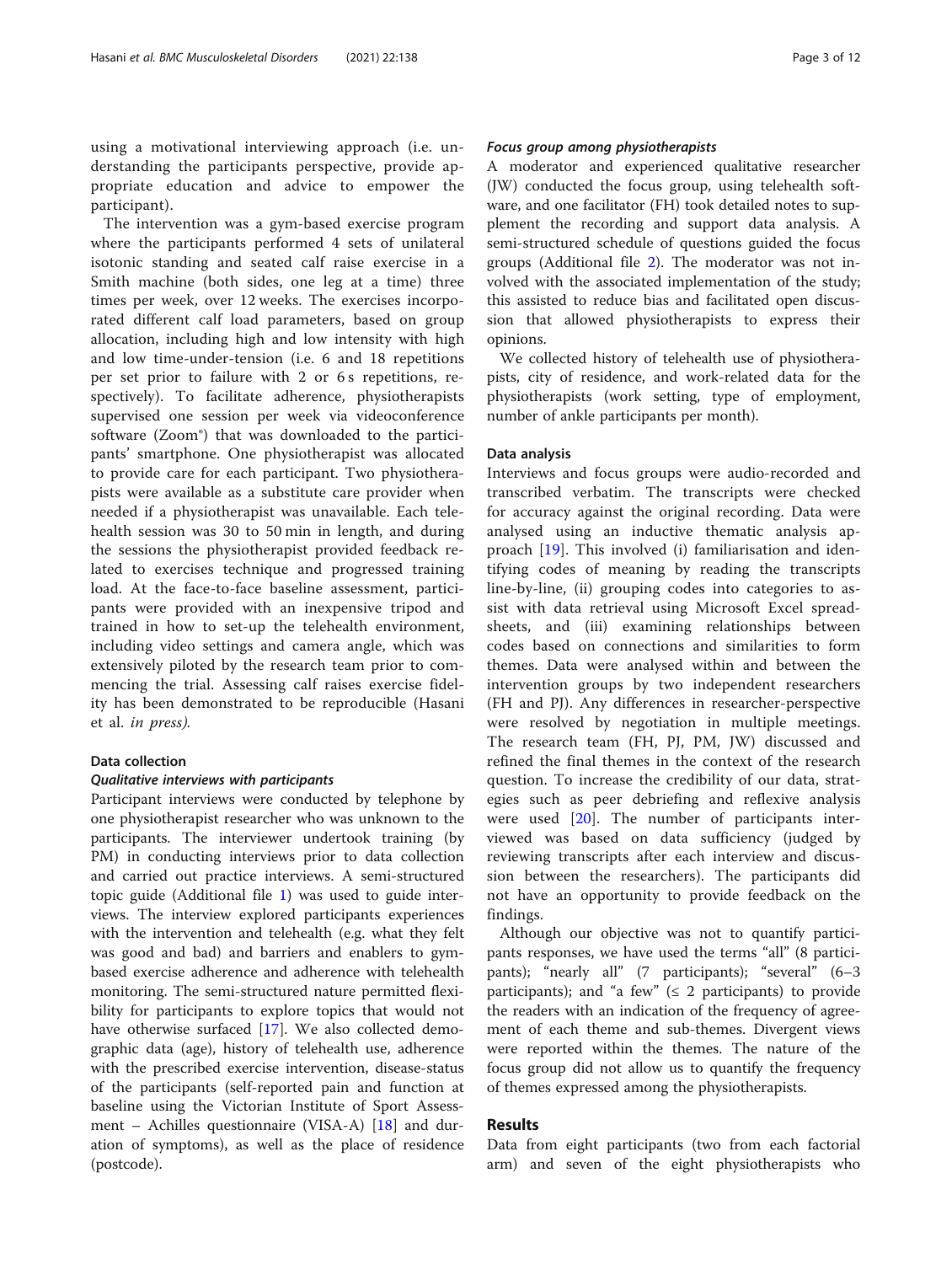monitored interventions were analysed. One physiotherapist (based on Spain) was unable to participate in the focus groups due to schedule conflict. Participants with Achilles tendinopathy were aged between 38 to 54 years and baseline VISA-A scores ranged from 17 to 74 (out of 100, with higher scores indicating more severe pain and impaired function). The interviews ranged from 20 to 30 min in length. Participants characteristics are presented in Table [1](#page-4-0). Six physiotherapists were based in Australia and one in South Africa. Physiotherapists' work experience ranged from 3 to 22 years (Table [2](#page-5-0)). The physiotherapist focus group meeting lasted for 60 min.

# Participants findings

Five key themes identified from the analysis of the semistructured interviews. The themes inform understanding the experience of participants in performing gym-based exercise intervention involving a weekly telehealth monitoring session (Figs. [1](#page-5-0) and [2](#page-5-0)).

# Theme 1: acceptability of the telehealth sessions and gymbased exercise intervention

All participants [8/8] expressed satisfaction with the quality of service they received via telehealth mainly because it was perceived to be efficient. Participants appreciated the convenience of not having to travel to a clinic and wait for long periods to be seen.

"I did not have to go and wait in an office or whatever. I could just go to the gym and just get started and if he was not ready or whatever then I could just get into my workout and he [physiotherapist] would join me halfway through sometimes. There was no *waiting around.*" (Participant  $[P]$  4).

A few participants [2/8] felt that telehealth suited conditions where 'hands-on' assessment was not essential such as after a diagnosis had been determined or when 'hands on' therapy such as massage was not required.

"I guess, there is a certain amount of hands-on with the physio, but depending on the type of issues that someone has, there is certainly scope for being able to treat them from afar, once you have got an accurate idea of what you want to do with them."  $(P 8)$ 

"If you do not need actual manipulation, like a massage or something like that, or physical touching of the area, then that would be fine."  $(P 7)$ 

All participants [8/8] found progressive loading exercises to be an effective form of treatment

compared to their experience of previous treatment approaches.

"The idea that it is more about of putting it [Achilles tendon] under load for longer has been a lot more effective than all the stretching, warming and icing and everything else that I have tried before." (P 8)

Theme 2: enablers of adherence with telehealth monitoring Participants reported common enablers to the telehealth sessions which were grouped into subthemes of usability of the software, flexibility in arranging an appointment time, and therapeutic alliance.

Usability of the software Nearly all participants [7/8] reported that the telehealth software was easy to use. They were positive about how easy it was to install and use the application.

"The physio would send me a link; I would click on the link on my phone and away [we]-go. It was pretty effortless." (P 5)

Flexibility in arranging an appointment time The flexibility and convenience of telehealth allowed participants to schedule treatment/exercise within convenient times that avoided peak gym-use times.

"Because I am a shift worker and I had really odd hours, it made access to the gym at times pretty good because there was nobody else there."  $(P_1)$ 

Therapeutic alliance All participants [8/8] acknowledged that despite not being face-to-face with their physiotherapist, they still felt reassured by the telehealth contact with their physiotherapist, especially in the early stages when they were gaining familiarity and confidence with the treatment process.

"She [physiotherapist] was patient and did not treat me like an idiot when I did not know what I was doing in the beginning and things like that … She talked me through it [exercise set up] well and all that, made it easy to understand. She let me know what I was doing at every stage."  $(P 2)$ 

"They [physiotherapists] were there to say, 'See what you can do and push yourself as much as you can', which is good."  $(P 6)$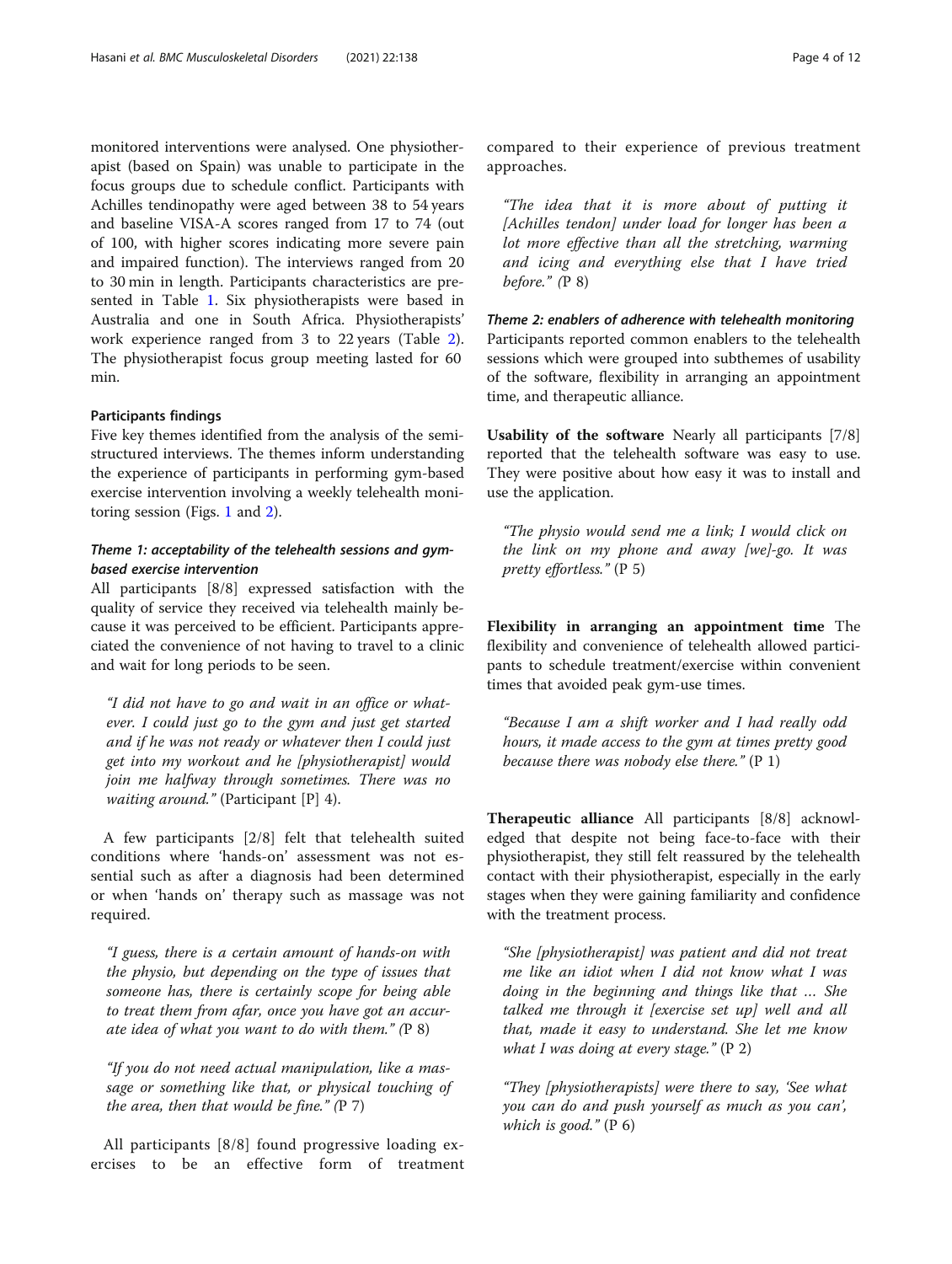|   |             |             | symptoms (months)<br>ID Group Age (years) Duration of                                                                                                                                                                                                                                                                                  |               | BMI Employment Hold gym |               |               | membership Zoom use before intervention <sup>ª</sup><br>Previous Tendon pain | Tendon pain after Zoom sessions Home sessions Adherence %<br>intervention <sup>a</sup> | completed (12) completed (36) |    |    |
|---|-------------|-------------|----------------------------------------------------------------------------------------------------------------------------------------------------------------------------------------------------------------------------------------------------------------------------------------------------------------------------------------|---------------|-------------------------|---------------|---------------|------------------------------------------------------------------------------|----------------------------------------------------------------------------------------|-------------------------------|----|----|
|   | HLHT 54     |             | $\frac{\alpha}{4}$                                                                                                                                                                                                                                                                                                                     |               | Full-time               |               | Č             |                                                                              |                                                                                        |                               |    | R  |
|   | HLHT 41     |             |                                                                                                                                                                                                                                                                                                                                        | 88            | Full-time               | $\frac{1}{2}$ | $\frac{1}{2}$ |                                                                              |                                                                                        |                               |    |    |
|   | <b>HLLT</b> | 53          | 240                                                                                                                                                                                                                                                                                                                                    | $\frac{4}{3}$ | Full-time               | $\frac{1}{2}$ | Yes           |                                                                              |                                                                                        |                               |    |    |
|   | <b>HLLT</b> | 38          | 36                                                                                                                                                                                                                                                                                                                                     | $\approx$     | Part-time               | $\frac{1}{2}$ | $\frac{1}{2}$ |                                                                              |                                                                                        |                               |    |    |
|   | LL, HT 51   |             |                                                                                                                                                                                                                                                                                                                                        | 33            | Part-time               | Yes           | $\frac{1}{2}$ |                                                                              | 8                                                                                      |                               |    |    |
| G | 山山          | $rac{4}{4}$ |                                                                                                                                                                                                                                                                                                                                        | 25            | I-time<br>Ż             | $\frac{9}{2}$ | $\frac{1}{2}$ | 3                                                                            |                                                                                        |                               |    |    |
|   | LLLT        |             |                                                                                                                                                                                                                                                                                                                                        | 22            | Full-time               | $\frac{1}{2}$ | $\frac{9}{2}$ | 58                                                                           |                                                                                        |                               | 34 | 94 |
| ∞ | LL,LT 47    |             |                                                                                                                                                                                                                                                                                                                                        |               | 20 Full-time            | Yes           | Yes           | S                                                                            |                                                                                        |                               |    | 58 |
|   |             |             | Abbreviation: HL,HT High intensity with high time-under-tension, HL,II High intensity with how intensity with high time-under-tension, LL,II Low intensity with low time-under-tension;<br>"Measured by the Victorian Institute of Sports Assessment – Achilles questionnaire (VISA-A) with 100 considered full Achilles tendon health |               |                         |               |               |                                                                              |                                                                                        |                               |    |    |

| j<br>can lat taalama        |  |
|-----------------------------|--|
|                             |  |
|                             |  |
| ことさらにしことさら ナマ とくごちこくさく<br>j |  |
| ì                           |  |
| į                           |  |
|                             |  |
|                             |  |

<span id="page-4-0"></span>Hasani et al. BMC Musculoskeletal Disorders (2021) 22:138 Page 5 of 12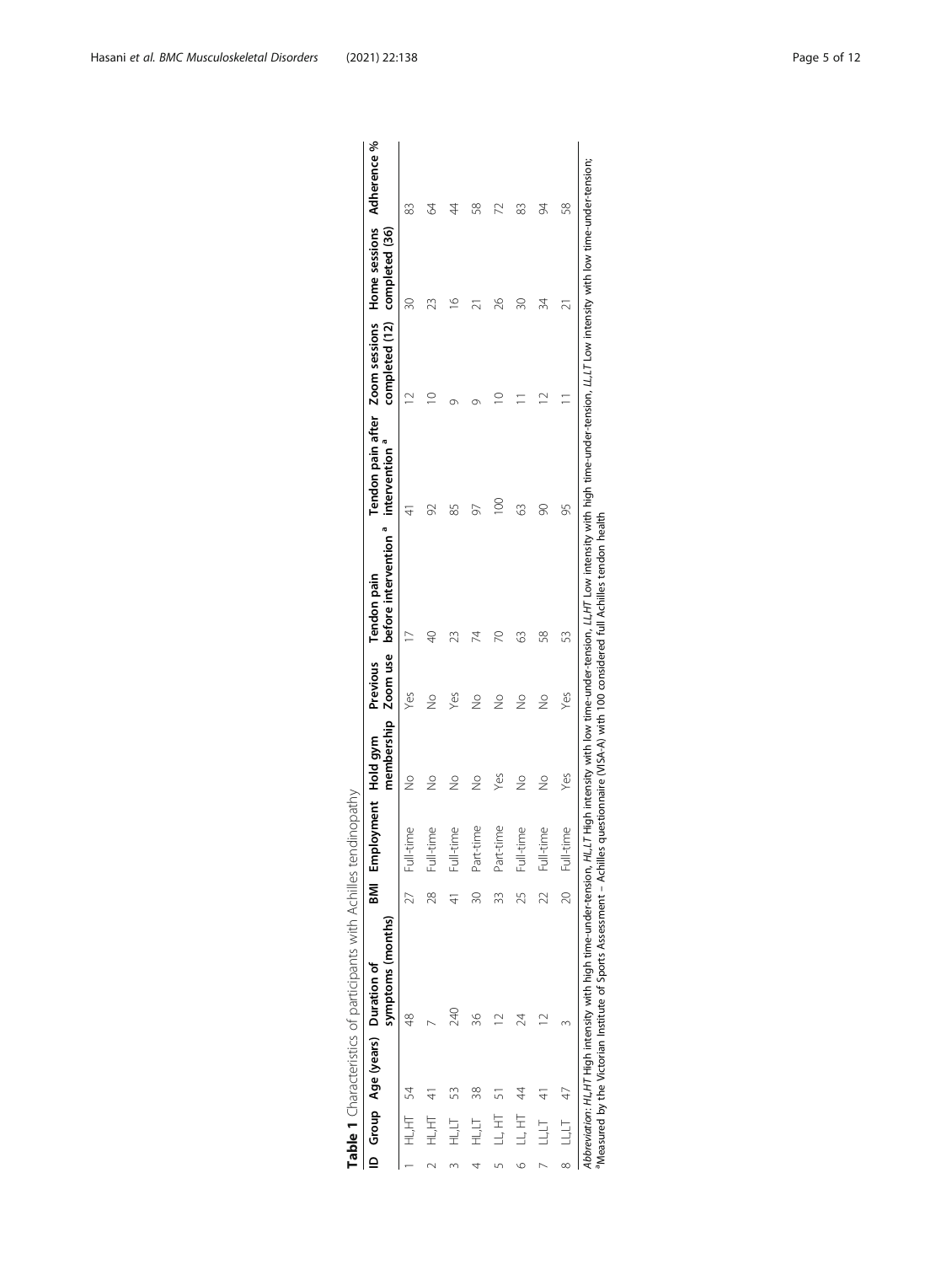| ID | Gender Age Clinical |    | experience (years) | Work setting<br>(Private/Public) |           | Employment Consults of participants with ankle Previous Zoom use Residence<br>complaints (number per month) |           |           |
|----|---------------------|----|--------------------|----------------------------------|-----------|-------------------------------------------------------------------------------------------------------------|-----------|-----------|
|    | Female              | 39 | 18                 | Public                           | Full-time | 30                                                                                                          | No        | Australia |
|    | Female              | 36 | 13                 | Private                          | Full-time | 10                                                                                                          | No        | Overseas  |
| 3  | Male                | 29 |                    | Private                          | Part-time | 15                                                                                                          | Yes       | Australia |
| 4  | Male                | 44 | 22                 | Private                          | Part-time | 20                                                                                                          | Yes       | Australia |
| 5. | Male                | 36 | 13                 | Private                          | Full-time | 10                                                                                                          | <b>No</b> | Australia |
| 6  | Male                | 30 | -8                 | Private                          | Part-time | 30                                                                                                          | No        | Australia |
|    | Male                | 25 | 3                  | Private                          | Part-time | 8                                                                                                           | Yes       | Australia |

# <span id="page-5-0"></span>Table 2 Characteristics of physiotherapists

All participants [8/8] reported that telehealth was motivating and promoted commitment to their exercise program.

"The audio feedback and them [physiotherapists] telling you to go longer, faster, shorter, harder, whatever their instruction happens to be, that is sort of invaluable." (P 3)

Theme 3: barriers to adherence with telehealth monitoring

Although the technology was reported as having advantages, some barriers were noted that impacted the sessions. Several participants [4/8] complained about poor or no Wi-Fi at their gym. There were reservations about having to use their personal phone internet data for the videoconference call. On several occasions, participants reported they were running out of phone battery which impacted the length of the session.

"It was the longer regimen that I was on [low-intensity group]. A couple of times my battery went out and I was using up all my data because it was an hour and a half session." (P 8)



For a few participants [2/8], assistance was needed to set up the correct camera angle of their phone while they were training on the Smith machine. Guidance from their physiotherapist assisted to overcome this issue.

"It was more the Smiths machine's limitations in regard to getting the right height for the phone."  $(P 7)$ 

# Theme 4: enablers to adherence with the exercise interventions

Participants reported potential enablers to adherence with exercise and these were grouped into subthemes including regular contact, the nature of the exercise, accessibility to the gym, self-management education, and ability to see progress.

Regular contact Participants appreciated the ability to have regular contact with a physiotherapist for support and obtain immediate feedback to allow them to progress their exercises.

"I think if you did not have to talk to anybody, you might get lazy some days and not bother. Whereas

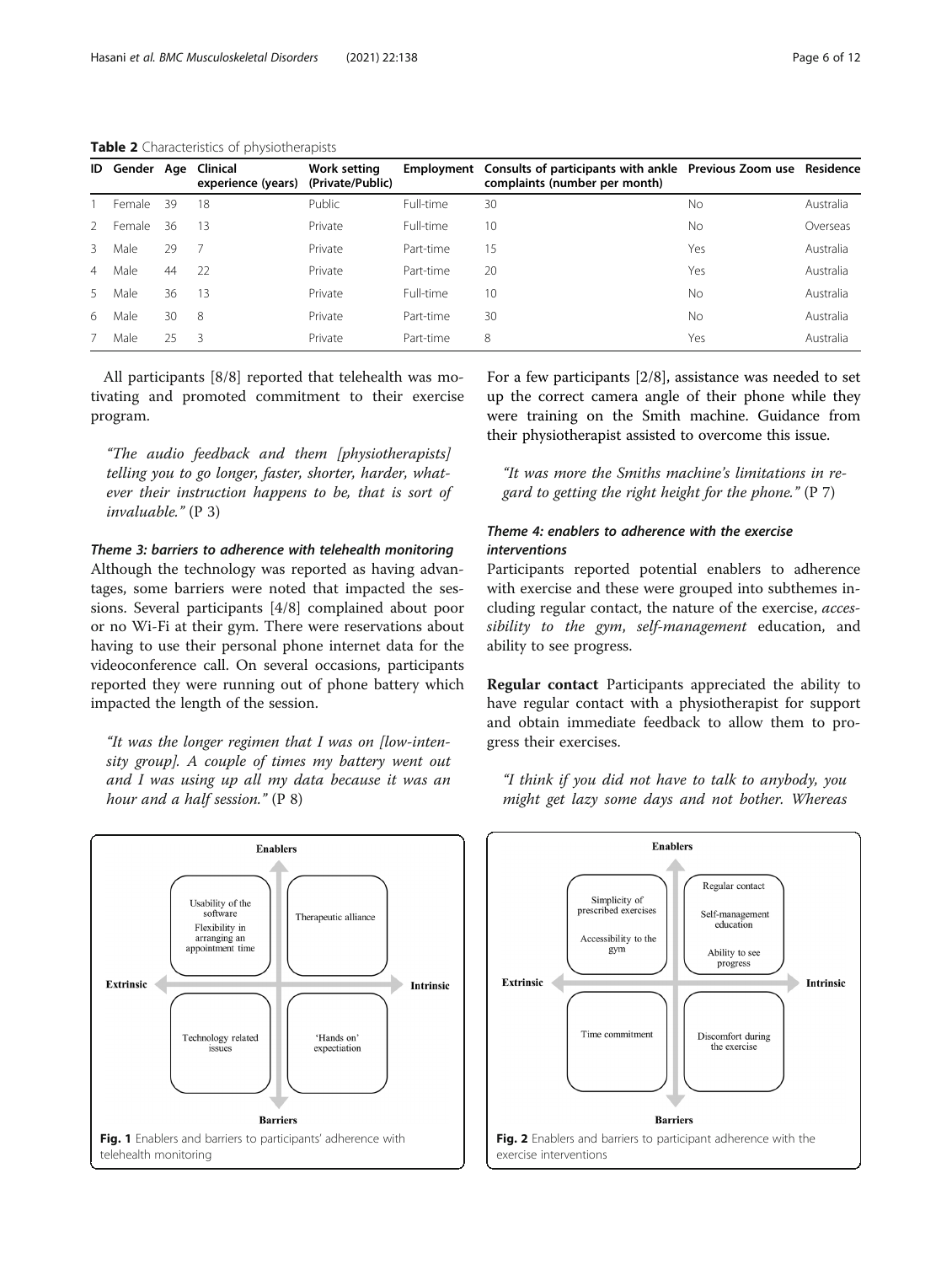that sort of kept you committed and making sure you will not forget your exercises." (P 6)

The nature of the exercise Several participants [5/8] appreciated the simplicity (i.e. two calf raises exercises) and how clearly they were explained as part of the trial intervention.

"It was simple and easy to do and straight forward." (P 4)

Accessibility to the gym Several participants [5/8] accessed a 24-h gym in a convenient location which reportedly assisted with adherence and motivation.

" Access to the 24-hour gym was handy for me, because I work in different hours and have got family and young kids, so it's quite good that I could go at any time I wanted … and having the various gyms and having access to those around the place definitely helped me, because like I said, I travel a fair bit for work, so that was very handy."  $(P 7)$ 

Self-management education All participants [8/8] noted that the one-to-one self-management education they received at the start of the rehabilitation program was helpful and changed the way they perceive their Achilles symptoms. Specifically, the education improved their self-efficacy and ability to understand acceptable pain limits during activity.

"I am not worried that I am going to hurt it if I run or anything like that. I know that if I give it a bit of pain it may help it, whereas before I was picturing it sort of snapping and I was going to be in all sorts of trouble and roll it up in my leg or something. Whereas now I do not have that fear."  $(P 2)$ 

"Having a little bit of pain does not mean to say that you should not be doing the exercises. So as long as it is not getting really bad, that guidance on how to manage the pain aspect of it now that I am thinking about it, was very handy because it gives you framework to decide well is this normal aches and pains or is it something a bit more serious." (P 5)

Several participants [6/8] also stated that the education material (booklet) was beneficial when they were exercising on their own. The booklet helped them to selfprogress their exercises and review the correct technique.

"The booklet outlined with photos, the correct and not correct techniques, and what you should and shouldn't be doing … the actual manual showing me the techniques and stuff was a good thing."  $(P 7)$ 

Ability to see progress All participants [8/8] described that the care provided was effective in terms of improvement in symptoms and function. Being able to observe progress and experience less pain was reportedly a key motivator.

"I do not have the pain that I used to. I was getting to the stage at times I was quite immobile at work. But I have not had that ever since the program finished  $\ldots$  which is great." (P 1)

# Theme 5: barriers to adherence with the exercise interventions

Potential barriers to exercise interventions reported by participants were related to the time and the nature of exercise.

Time Making time to commit to regular exercise was reported as a barrier by several participants [6/8]. This was commonly because of competing commitments e.g. employment or caregiving.

"Literally just time allocation in what I do. Because I do not work for somebody, so I do not have a nine to five job. I can work twenty-four hours a day. In fact, many days I do. So being able to commit to time in advance is very, very difficult for me."  $(P 3)$ 

Participants [3/8] who performed the low-intensity exercise (18 repetition maximum, which involved 18 rather than 6 repetitions per set) expressed greater concerns about the time commitment required.

"It was so time-consuming … I did not have much time to do anything else in the gym."  $(P 5)$ 

Exercise Several participants [5/8] expressed a feeling of leg discomfort from the pressure of the Smith bar on their thigh during their seated calf raises.

"It was suggested that I use like a foam mat or something, but I was up to about 100 odd kilos, it was quite painful to have the bar on."  $(P 5)$ 

# Physiotherapist findings

Overall, there were 3 key themes identified to inform the understanding of physiotherapists experience with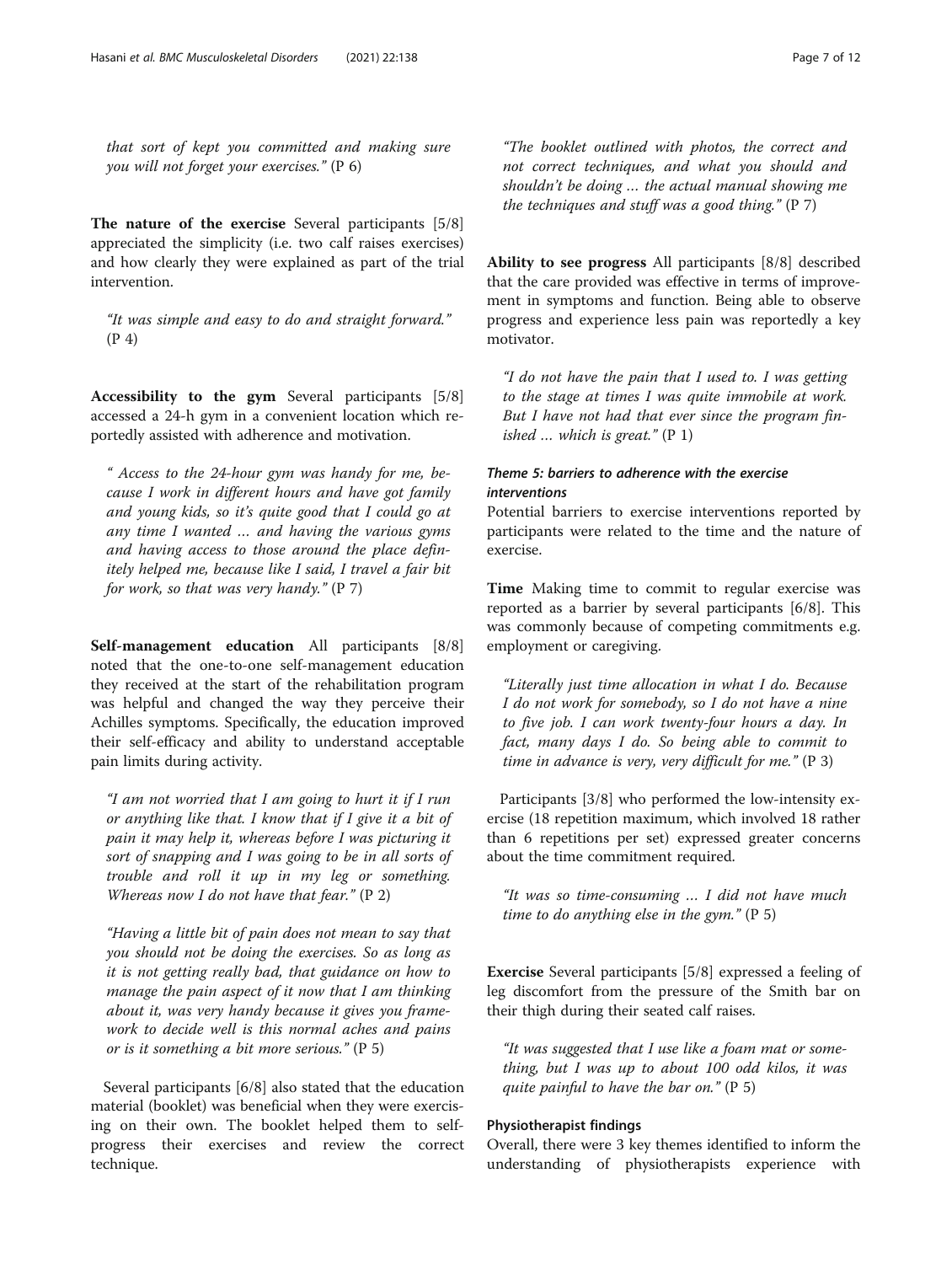providing the telehealth sessions as part of exercisebased intervention (Fig. 3).

# Theme 1: acceptability of the telehealth

All physiotherapists reported satisfaction with the quality of telehealth service they were able to provide. They felt empowered by the role they played in the study and this promoted feelings of confidence in telehealth.

"I have used the research concepts to improve the telerehab that I do in the clinic … it was much more vigorous and a bit more standardised [than] what we did so I found it very satisfying and I think I have got more confidence." (physiotherapist [PT] 4)

# Theme 2: enablers to telehealth monitoring

Physiotherapists reflected on the accessibility and convenience of telehealth. Further, physiotherapists felt telehealth enabled more regular contact with participants. This was reported to be a source of therapeutic satisfaction as they were able to provide regular reassurance to assist participants' progress.

"I had one [participant] who was fly out working in WA and it was great that we Zoomed." (PT 6)

"I found that close contact especially with quite anxious type [participants ], just being able to reassure them that where their early stages were absolutely fine and appropriate and to be expected, I think that helped them stick to the course." (PT 4)

Consistent with this, physiotherapists proposed that more encouragement and motivation was needed for participants requiring longer time to complete their



sessions (i.e. participants in low-intensity groups who completed 18 repetitions per set rather than six). One of proposed strategy was a follow up email post session.

"I think other people who got irritated around time at the gym they definitely did longer session … I liked the follow up emails after the session, sort of template kind of idea of what you could send them [to participants ] at some point positive things from their session encouraging them for the next week." (PT 3)

Physiotherapists also reported that having substitute care provider, who was available to cover their sessions when it was needed, reduced the stress associated with solving booking issues.

"Working in a private practice can be difficult to take time off randomly and I think (the substitute physiotherapist) has been fantastic at that often supports and stepped in." (PT 5)

Physiotherapists reported that training prior to commencement of the trial was valuable and clarified questions about their role in the research. The training improved their confidence in being able to deliver the intervention via telehealth.

"I think we [as physiotherapists] got a lot of information prior the trial so for me all the documents that we received actually allowed the process to be very routine and very kind of straight forward and I think obviously once you have done one or two sessions it really starts to become just quite mechanically because you know what you are doing and you know what your expectations are." (PT 2)

# Theme 3: barriers to telehealth monitoring

Key barriers reported by physiotherapists related to technology, the therapeutic alliance and the gym-based exercise.

Technology-related Physiotherapists noted multiple technology-related issues during the telehealth sessions including poor videoconference quality or loss of videoconference connection, insufficient participant phone battery life and inability to operate the videoconference video function. Some sessions had to be discontinued due to technology-related issues.

"Sometimes technical issues and connectivity sort of problems … a couple of times participants have forgot to recharge their phone properly and phone might have sort of drained out." (PT 5)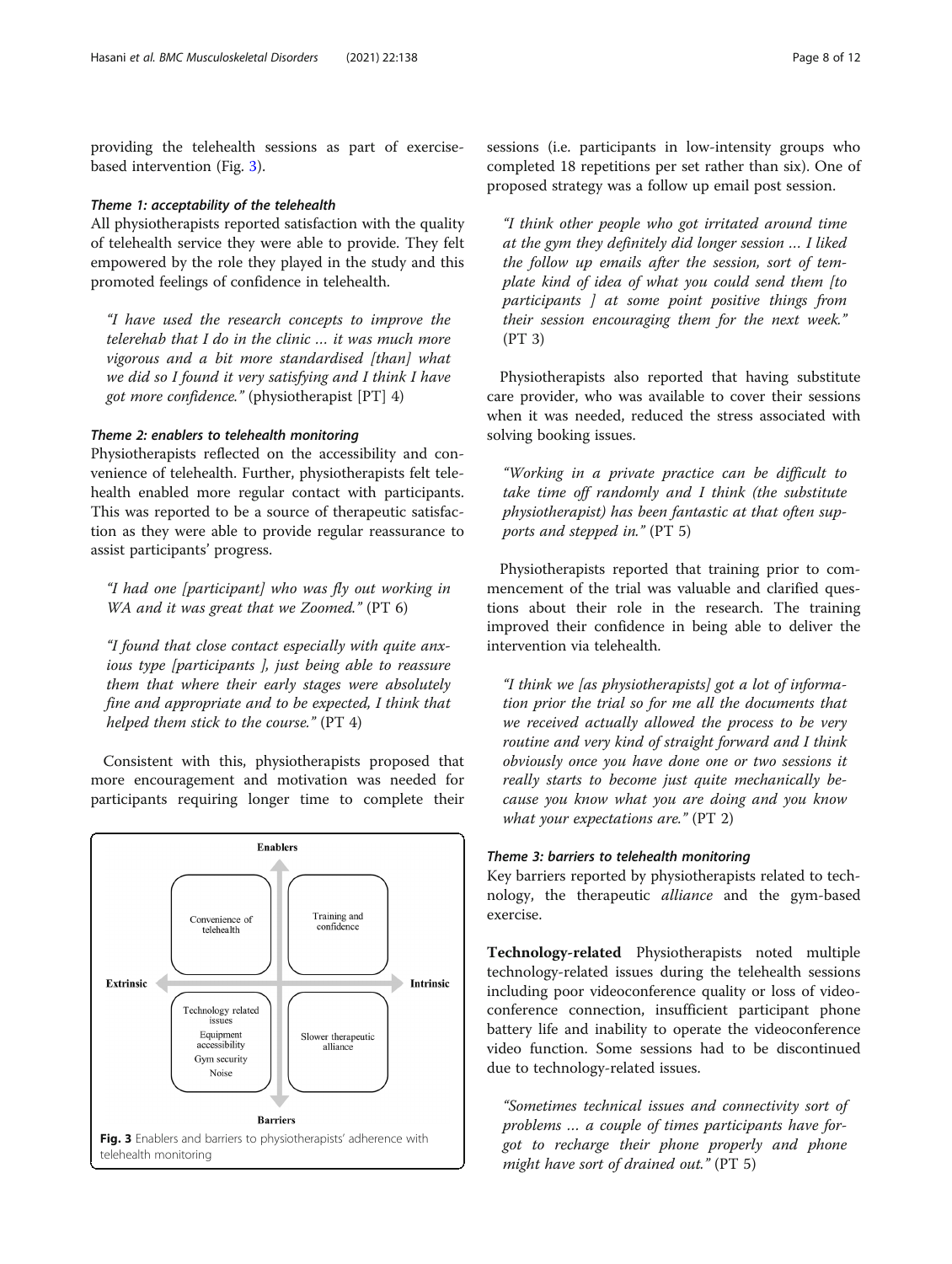A few physiotherapists discussed the limitations of only having one camera angle to view participants and assist with providing feedback related to calf exercise fidelity. In some cases, physiotherapists experimented with camera angles to improve visualisation.

"I am not entirely sure of how easy that is [telehealth] to correct technique rather than being there in person to observe that in more detail we see from different angles and adjust things as you are going so." (PT 1)

Therapeutic alliance Although physiotherapists reported that the use of telehealth was an effective method for therapeutic interactions, they also reported some barriers to developing a therapeutic alliance.

"I was probably a little slower to develop the relationship, so I found a couple of sessions to sort of warm up and get a bit more hold over messages." (PT 1)

Gym-based exercise Physiotherapists reported some challenges accessing the Smith machine for some of their participants especially when the local gym had limited equipment (e.g. only one Smith machine). In some cases sessions had to be rescheduled due to long waiting times.

" I think most people have that gym etiquette that someone is using [the machine] then leave them alone and then just keep the workout or do something else, but couple of times I have had to cancel a session because patients could not access the Smith machine for like half an hour or 40 minute." (PT 5)

Physiotherapists reported that they needed to justify the telehealth monitoring (i.e. that they were part of a study) to gym staff. Some of the prescribed gym exercises were not conventional (e.g. performing seated calf raise exercise on a Smith machine without shoes on) and at times this required negotiation with gym staff (e.g. whether it was possible to exercise with shows off).

"I thought that they might feel a bit self-conscious being at the gym and chatting away, but most of them wholeheartedly just come and had no issue whatsoever with doing it, so that was good ... but I had a couple of the gyms that did not enjoy the patients having their shoes off during the sessions so we had a number of those where either negotiate with

the gym or they [patients ]had to wear different shoes." (PT 2)

Even though participants wore Bluetooth headsets during telehealth sessions, noise from background music or other gym users was reported by physiotherapists to have been a distraction although it was manageable.

"There were a few minor issues like the music in background but nothing that actually stop us from doing any sessions." (PT 4)

# **Discussion**

This study explored the experience of participants and physiotherapists with gym-based exercise interventions for Achilles tendinopathy that was monitored weekly via telehealth. Our findings provide valuable anthropological information related to acceptability, barriers and enablers related to both the gym-based exercise intervention and telehealth monitoring that may inform future research and clinical practice. Participants reported usability of the telehealth software and flexibility in scheduling appointment times to be extrinsic enablers and therapeutic alliance with physiotherapists as an intrinsic enabler. Technical issues associated with technology such as internet connectivity and phone battery were the key extrinsic barriers to telehealth monitoring. Whereas physiotherapists reported challenges associated to technology (e.g. poor internet quality, insufficient participant phone battery life and inability to operate the videoconference video function) as well as to the gym environment (e.g. accessing the Smith machine, noise and restrictive gym rules) as barriers. Being able to access and therefore influence participants more regular was a key intrinsic enabler related to telehealth monitoring for the physiotherapists. Extrinsic enablers to the exercise interventions reported by participants included the simplicity of prescribed exercises and the accessibility of the gym. Intrinsic enablers included regular contact, selfmanagement education, and the ability to see progress. The time commitment was reported to be a key extrinsic barrier that may have diminished the participations' adherence. These themes will be discussed here in the context of existing literature and suggestions for future studies will be provided.

# Telehealth was acceptable

An important perspective apparent in this research was the overall satisfaction and acceptability of telehealth intervention to manage the pain and dysfunction associated with Achilles tendinopathy. This acceptance among participants and physiotherapists reinforces the hypothesis that the delivery of rehabilitative services at a distance is feasible  $[21]$  $[21]$ . Based on our findings, the drivers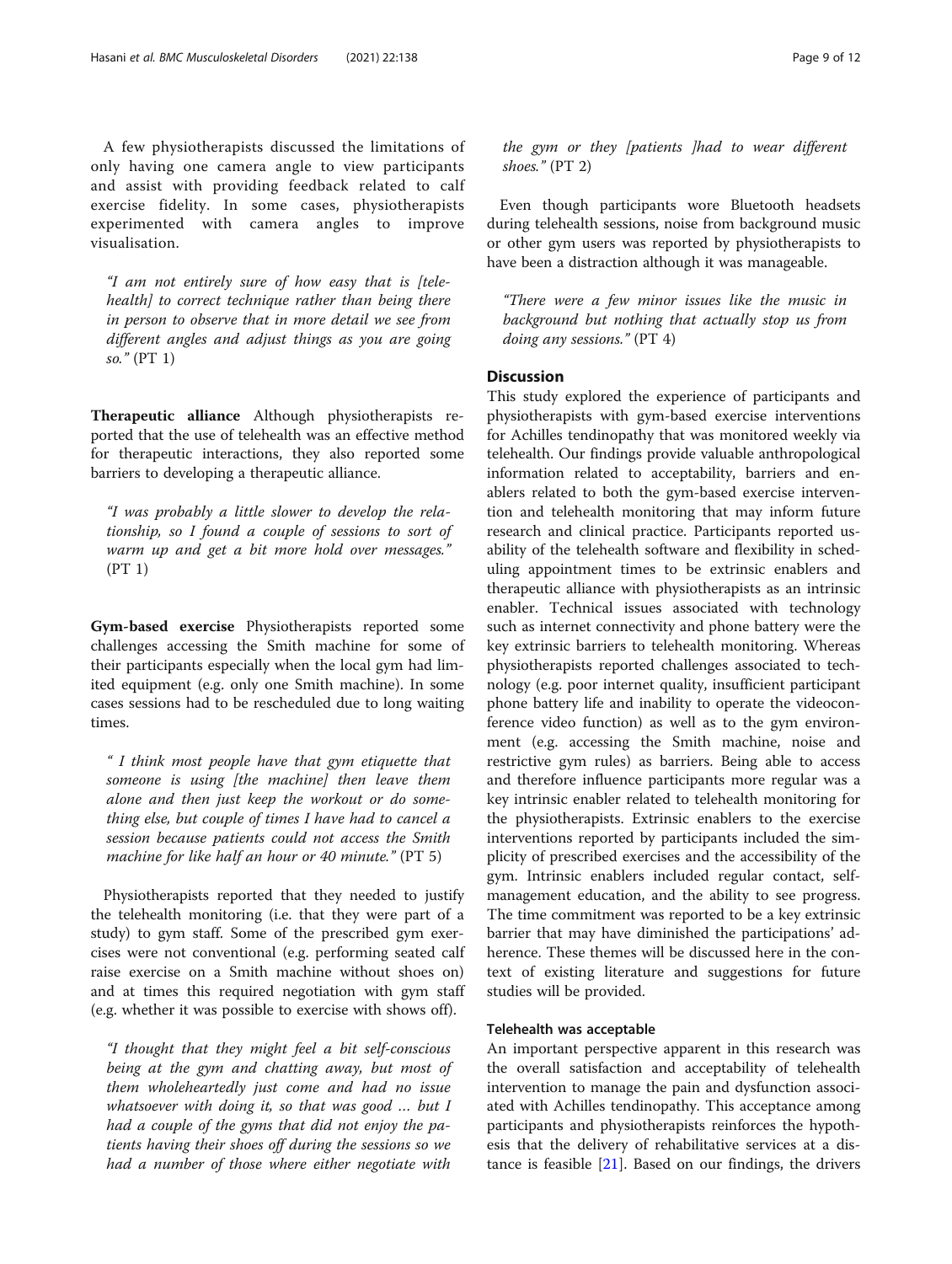underlying this acceptance appear to be the time efficiency and flexibility of telehealth. To the best of our knowledge, there are no previous trials using a similar delivery mode as an intervention for individuals with Achilles tendinopathy to directly compare our findings. However, consistent with our findings, sedentary middle-aged adults with knee osteoarthritis have expressed acceptance of telehealth delivered, physiotherapist-prescribed home exercise or education. Specifically, participants involved in the telehealth arm of this trial reported that the intervention was flexible, time efficient and improved access [[22](#page-11-0)].

# Telehealth barriers and enablers

Adherence to the weekly telehealth monitoring sessions was high, ranging from 71 to 92%. This may be partly explained by some of the enablers reported by participants. Participants felt Zoom was a user-friendly videoconference software. Using a freely available and simple videoconference software where participants can use their own personal devices, reduced potential barriers to implementation related to purchasing equipment and software. Participants also found the convenience and flexibility in the booking time to be an enabler. The structure of telehealth sessions allowed them to fit treatments around their busy schedule. The length of the telehealth sessions was important for our trial to assess exercise adherence and fidelity during these sessions. Shorter videoconference checks of competency (e.g. a check of 1 set only) may improve acceptability for some individuals. Regular contact and assurance provided by physiotherapist improves the therapeutic relationship.

However, some participants expected 'hands on' assessment (provided at baseline in our trial) which could be a potential barrier to fully remote management for Achilles tendinopathy. This expectation is inconsistent with current evidence that suggests that the use of telehealth is of similar accuracy of assessment compared to face-to-face when diagnosing the majority of ankle disorders [[23\]](#page-11-0) and musculoskeletal conditions [\[24](#page-11-0), [25](#page-11-0)]. Participants are found to have similar concerns around the validity of diagnosing red flags or more serious pathology during a musculoskeletal assessment [\[22\]](#page-11-0). Combining face-to-face with telehealth follow-ups (as in our trial) may alleviate some of these concerns. Consistent with this, few physiotherapists felt it was slower to develop a therapeutic alliance via videoconference compared to standard care. Lack of physical contact that facilitates therapeutic alliance may have impacted this. Providing adequate condition-specific guidelines could address such concerns in future research.

Poor internet network was identified as extrinsic barrier for both participants and physiotherapists in our study. Poor internet connection could preclude physiotherapists' assessment during the daily practice. Adequate internet bandwidth and data security are critical factors to effectively deliver internet-based telehealth approaches  $[26]$  $[26]$  $[26]$ . Studies that examine patient satisfaction with telehealth, defined technical difficulties as the most common area of dissatisfaction [\[27](#page-11-0), [28\]](#page-11-0). This barrier did not impact on participants' acceptability of the services received as the communication was either reestablished or the appointment rescheduled.

# Gym-based exercise barriers and enablers

The overall adherence to gym-based exercise that we observed in our trial was poor, ranging from 49 to 68%. This may be explained by some of the barriers reported in this qualitative study. The time commitment to undertake the exercise in a gymnasium (three times per week) was a challenge especially if the number of the Smith machines was limited. This may adversely affect participation as predicted by the physical activity maintenance theory [[29](#page-11-0)]. It includes two environmental variables: life stress and physical activity environment. These environmental barriers we identified were largely concordant with previous studies examining factors affecting health care participation in this Achilles tendinopathy population [[30,](#page-11-0) [31\]](#page-11-0) and may also explain the variable exercise adherence that we observed in our trial. Home exercise may have reduced the time and travel requirements and increased adherence. There is evidence to suggest that some adults with musculoskeletal conditions prefer to exercise at home for reasons of convenience, privacy, incorporation into daily routines, and diminished access to transport [[22,](#page-11-0) [32,](#page-11-0) [33\]](#page-11-0).

Although participants in our study did not report any maladaptive beliefs such as fear-avoidance, they expressed concern towards the nature of the exercises where they reported discomfort from the pressure of Smith bar while exercising with weight. This observation needs to be carefully addressed in future trials as it could be a potential deterrent to adherence or progression (performing the required load-intensity). Similar loading principles could be applied using different equipment such as leg press or free weight which could reduce discomfort on the thigh and could also eliminate the frustration of having to wait for particular exercise equipment.

There were multiple enablers to the exercise reported but they did not appear to offset the barriers given the unsatisfactory adherence to exercise in our trial. First, improvement in participants pain and physical function provided motivation to exercise. Substantial early benefit was seen at the six-week time point which may have motivated participants to persevere with the interventions. This is consistent with the health beliefs model where the perceived benefits of an intervention predicts the likelihood of engaging in the associated intervention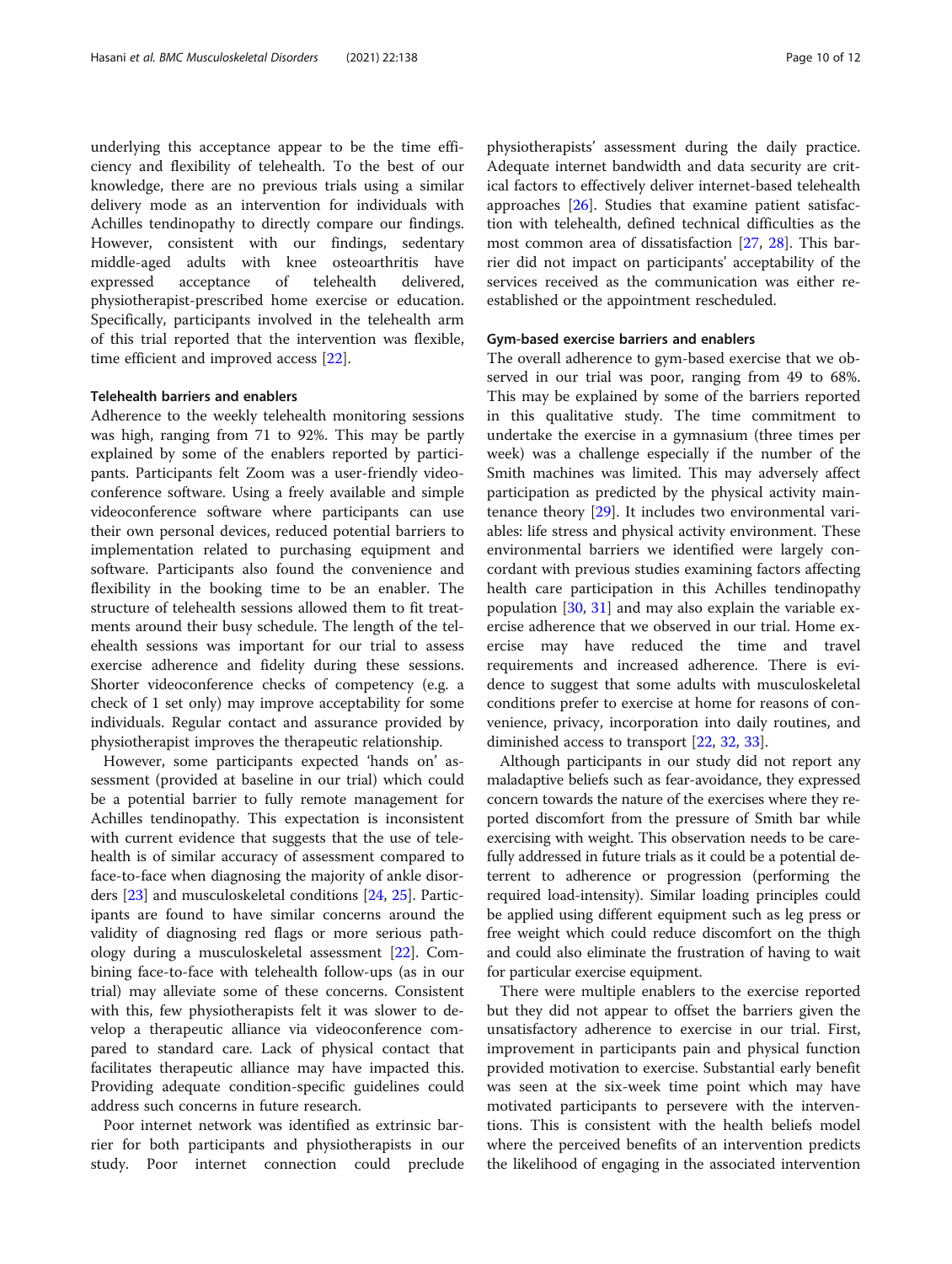<span id="page-10-0"></span>behaviours [[34](#page-11-0)]. Second, the regular contact with a physiotherapist via videoconference enabled feedback and reassurance such as appropriate load with each exercise and the correct technique. Regular contact with a physiotherapist compared to use of an exercise brochure has previously been found to be associated with increased adherence and fidelity to home-based exercise program in middle-aged adults with musculoskeletal pain [\[35](#page-11-0)]. A greater adherence was found to a homebased falls prevention program among older adults  $(≥$ 60 years) when the program provided at least twice weekly by a physiotherapist compared to non-health provider [[36\]](#page-11-0). Third, prescribing only two exercises was viewed as an enabler. Total number of exercises per session has been shown to predict adherence to homebased exercise among participants with musculoskeletal pain (i.e. three or fewer was predictive) [\[37\]](#page-11-0). The concept of providing simple exercises to improve selfefficacy and assist with adherence levels is outlined in the Health Beliefs Model [\[34\]](#page-11-0) and recommended in expert consensus for various musculoskeletal conditions [[38,](#page-11-0) [39\]](#page-11-0). Fourth, providing individualised advice about acceptable pain seemed to be important information that facilitated self-manage. Emphasising that pain during rehabilitation can be normal and acceptable can improve adherence in the rehabilitation and influence the extent to which the individuals will persevere when faced with challenges or distractions [[32](#page-11-0)].

### Strengths and limitations

The strength of this study lies in gaining in depth assessment of both the participants and physiotherapists perspectives in gym-based exercise intervention for Achilles tendinopathy that included a telehealth component. The data were collected and analysed by researchers who were independent to the trial in order to reduce intellectual bias. A limitation of this study was the sample size of participants. Although we reached data sufficiency, themes may not represent the perceptions or conclusive evidence of all participants in the primary trial. Another limitation may be selection bias because participants who agreed may have had some positive feelings towards telehealth or gym rehabilitation to start with, despite many not having gym memberships.

# Conclusions

Gym-based exercise intervention involving weekly telehealth monitoring for individuals with Achilles tendinopathy was acceptable for both participants and physiotherapists. Potential enablers and barriers to adherence with telehealth sessions and exercise interventions were identified and findings can be used to guide further research and clinical practice in this emerging area.

# Supplementary Information

The online version contains supplementary material available at [https://doi.](https://doi.org/10.1186/s12891-020-03907-w) [org/10.1186/s12891-020-03907-w](https://doi.org/10.1186/s12891-020-03907-w).

Additional file 1: Interview questions guide for participants Additional file 2:. Interview questions quide for physiotherapists

#### Abbreviation

VISA-A: Victorian Institute of Sports Assessment – Achilles questionnaire

#### Acknowledgments

The authors of this manuscript would like to thank Patrick Vallance for his assistance in conducting the semi-structured interviews for this project. We also would like to acknowledge all participants and physiotherapists participated in this trial.

#### Clinical messages

- Gym-based exercise intervention for Achilles tendinopathy that included a telehealth component is acceptable for both participants and physiotherapists.
- Physiotherapists felt their training enabled telehealth but identified technology and gym environment related barriers.
- Participants found the convenience and simplicity of telehealth and therapeutic alliance to be enablers, but identified technology and potential treatment expectation-related barriers
- Participants were enabled to exercise by the regular contact, gym access, and supporting education they received but found the time commitment and exercise discomfort to be potential barrier.

#### Authors' contributions

FH, TH, SEM, and PM contributed to the conception, and design of the trial. JW conducted the data collection. FH, PJ, PM and JW completed the data analysis. PN, AM, and JR contributed to pilot the interview guides. FH drafted the manuscript and all co-authors provided critical revisions to the clinical and intellectual content. All authors have read and approved the manuscript.

#### Funding

This research is funded by the International Mechanical Diagnosis and Therapy Research Foundation (IMDTRF). Funding source did not play a role in any aspects relating to the study design, data collection, data analysis and management, interpretation of data, writing of the report, or publication and dissemination of study findings.

#### Availability of data and materials

The datasets used and/or analysed during the current study are available from the corresponding author on reasonable request.

#### Ethics approval and consent to participate

All experimental protocols were in accordance with the 1964 Helsinki declaration and its later amendments and approved by the Human Research Ethics Committee at Monash University (ethics number 2018–1366-20711). All participants provided oral and written informed consent before joining the trial.

#### Consent for publication

Not applicable.

#### Competing interests

All authors declare that they have no competing interests.

#### Author details

<sup>1</sup> Physiotherapy Department, School of Primary and Allied Health Care, Monash University, Frankston, Victoria 3199, Australia. <sup>2</sup>Physiotherapy Department, Security Forces Hospital, Riyadh 11481, Kingdom of Saudi Arabia. <sup>3</sup>School of Primary and Allied Health Care, Faculty of Medicine, Nursing, and Health Sciences, Monash University, Frankston, Victoria 3199, Australia. <sup>4</sup> Discipline of Podiatry, School of Allied Health, Human Services and Sport, College of Science, Health and Engineering, La Trobe University, Melbourne, Victoria 3086, Australia. <sup>5</sup>La Trobe Sport and Exercise Medicine